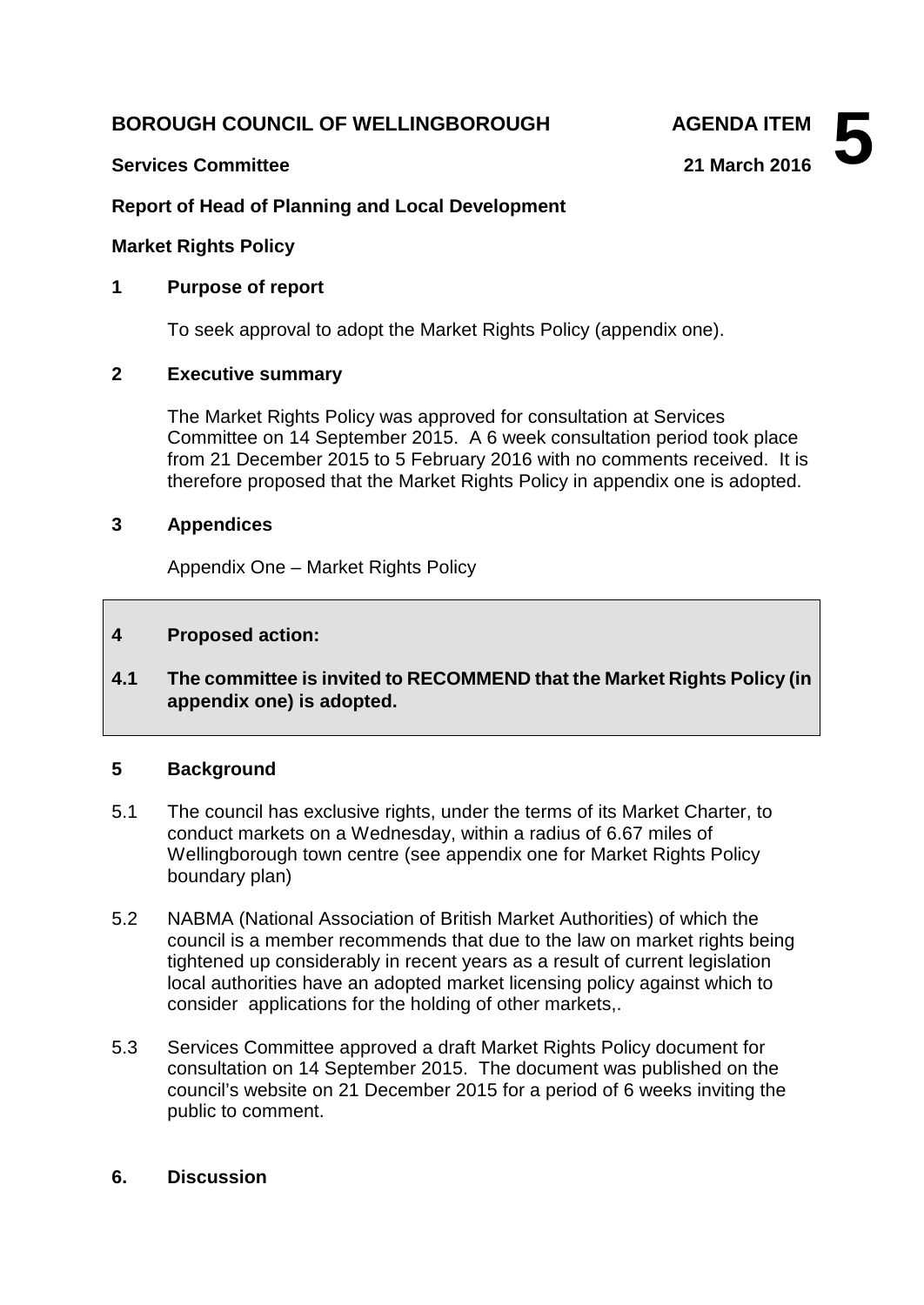- 6.1 The following consultees were invited to comment, and copies of the document sent directly to them:
	- Wellingborough BID
	- Wellingborough Chamber of Commerce
	- Wellingborough Market Traders
	- Kettering Borough Council
	- **East Northamptonshire Council**
	- **Daventry District Council**
	- Wellingborough Norse
	- Northampton Borough Council
	- Northamptonshire County Council
	- Swansgate Centre
	- Parish Councils
	- Internal officers
- 6.2 The consultation did not generate any objections or comments. Therefore, it is recommended that the document is adopted to ensure the interests of Wellingborough Market are protected.

## **7 Legal powers**

- 7.1 The council's constitution delegates power to the committee in respect of town centre management and strategy/operations of the general market.
- 7.2 The council has the power under its Market Charter to control all markets within 6.67 miles of its own market. In the case of a market taking place on a day other than a charter day it needs to be able to show the likelihood of damage to its own market affecting its financial interests.

## **8 Financial and value for money implications**

Fees are proposed within the draft market rights policy and a recommendation will be proposed to the resources committee. The potential income generated from the fees related to the Market Rights Policy is low.

## **9 Risk analysis**

- 9.1 If a market rights policy is not introduced, then there could be a loss in trade at Wellingborough Market. The reduction in footfall could cause a downturn in the economic offer within the town, with the reduction in traders reducing the income generated from stall rental.
- 9.2 The measures needed to control this would be to introduce the market rights policy to deal with the application process for other markets, prohibit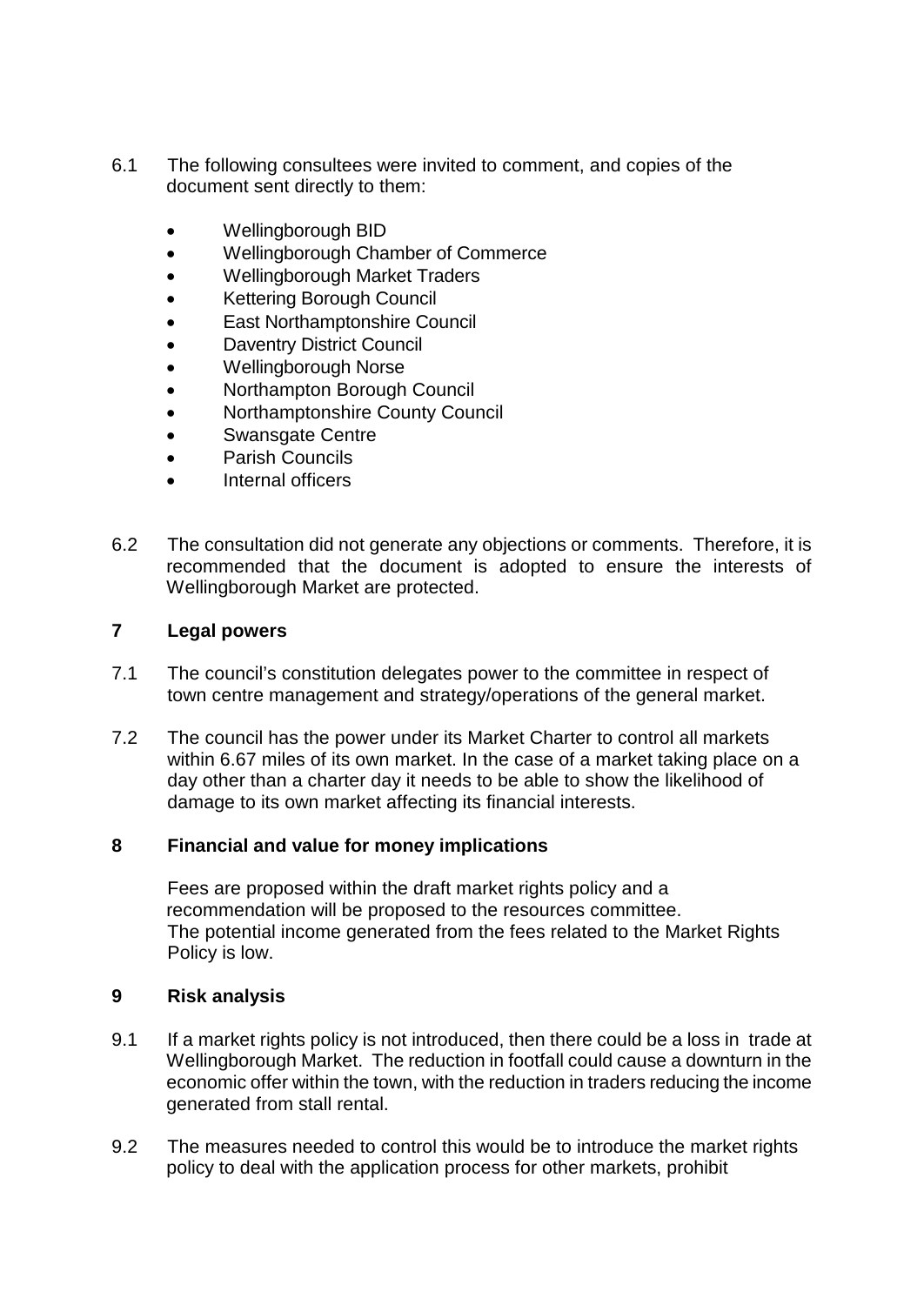neighbouring markets on charter days, highlight the availability of alternative trading days, promote Wellingborough market and to continue a market improvement scheme to provide a wider choice for customers.

### **10 Implications for resources**

The council and Wellingborough Norse officers currently work in partnership to review and improve the operational and marketing areas of the market.

### **11 Implications for stronger and safer communities**

A reduction in footfall to Wellingborough on market trading days would be detrimental to established market traders and surrounding business and create a poor economic and social offer within the town centre.

### **12 Implications for equalities**

Damage to Wellingborough market could limit services offered to residents who rely on public transport and other access provisions offered by a town centre location

### **13 Author and contact officer**

Victoria Phillipson, Planning policy and Regeneration Manager

### **14 Consultees**

Julie Thomas, Head of Planning and Local Development Bridget Lawrence, Head of Resources Liz Elliott, Head of Finance Geoff Hollands, District Law Tracey Cave, Finance Officer

## **15 Background papers**

Market Working Group Meeting Minutes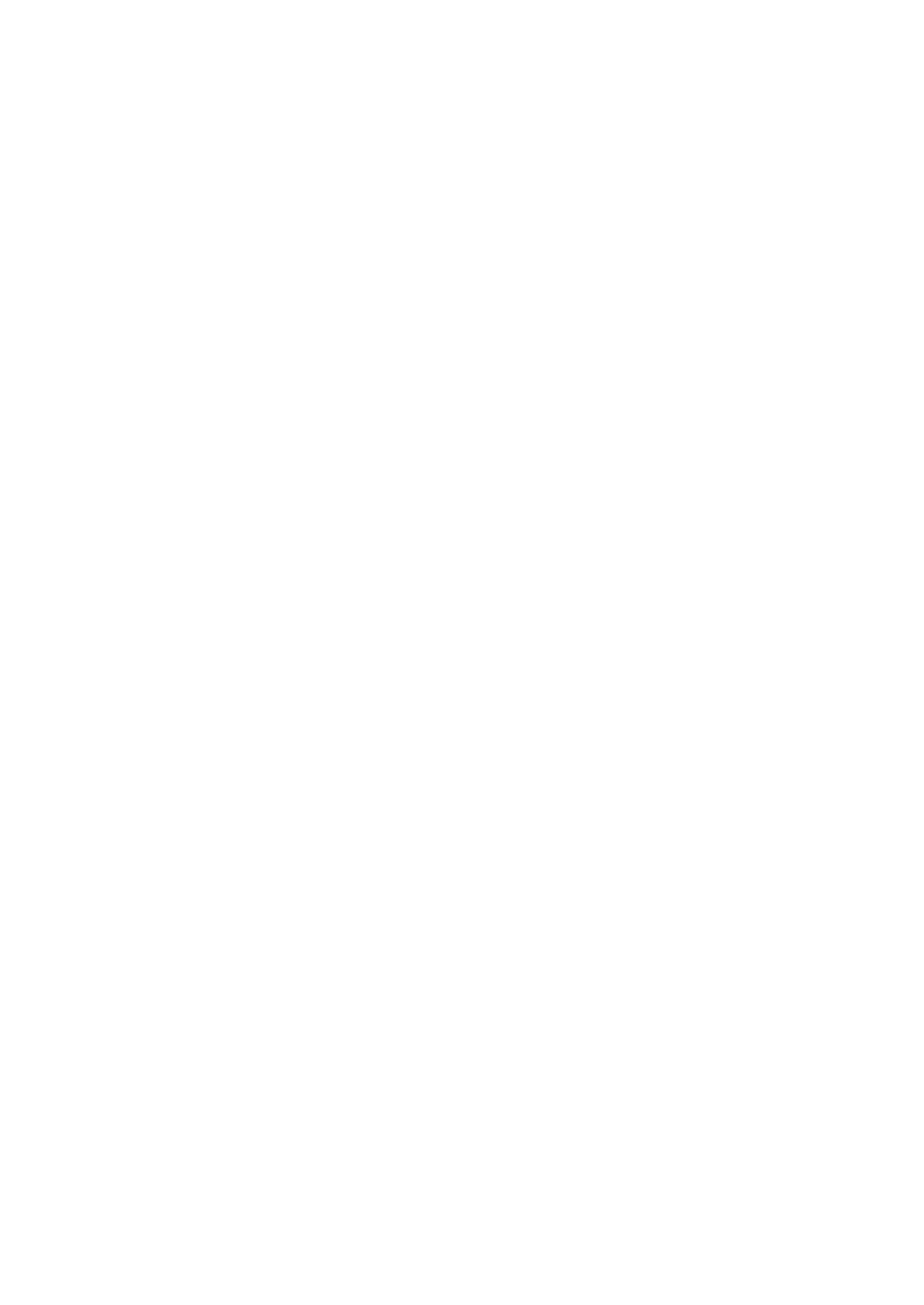# Borough Council of Wellingborough

Making Wellingborough a place to be proud of

# **WELLINGBOROUGH MARKETS RIGHTS POLICY DRAFT: AUGUST 2015**

### 1. **Introduction**

The council recognises the importance of markets in the local economy and the character of the area. They remain an important council service and contribute in a number of ways to the local communities they serve.

The council's market is described in more detail in Section 2 of this policy and it represents an important investment by the council in delivering economic regeneration and town centre vitality.

The council is keen to maintain the balance of markets throughout its area and also that there is consistency in the way that markets are organised. In this context the council has decided to implement a markets policy which sets out the basis upon which markets are held and the process by which applications for new markets will be considered. The policy will also cover markets (whether they are described as such or car boot sales or otherwise come within the definition in Section 4) outside the administrative area where it has a legal right under its common law market franchise to control them.

The council recognises that there are many different types of market activities and the policy adopted by the council is intended to cater for each type of market. In particular, the council's policy distinguishes between commercial markets and those that are largely community-based with a strong charitable element. Section 5 of the Markets Policy considers the different types of markets and the council's approach in considering applications in respect of such markets.

Prior to implementing this policy the council is consulting with the following organisations:

- Wellingborough BID
- Wellingborough Chamber of Commerce
- Wellingborough Market Traders
- Kettering Borough Council
- East Northamptonshire Council
- Daventry District Council
- Wellingborough Norse
- Northampton Borough Council
- Northamptonshire County Council
- Swansgate Centre
- South Northamptonshire Council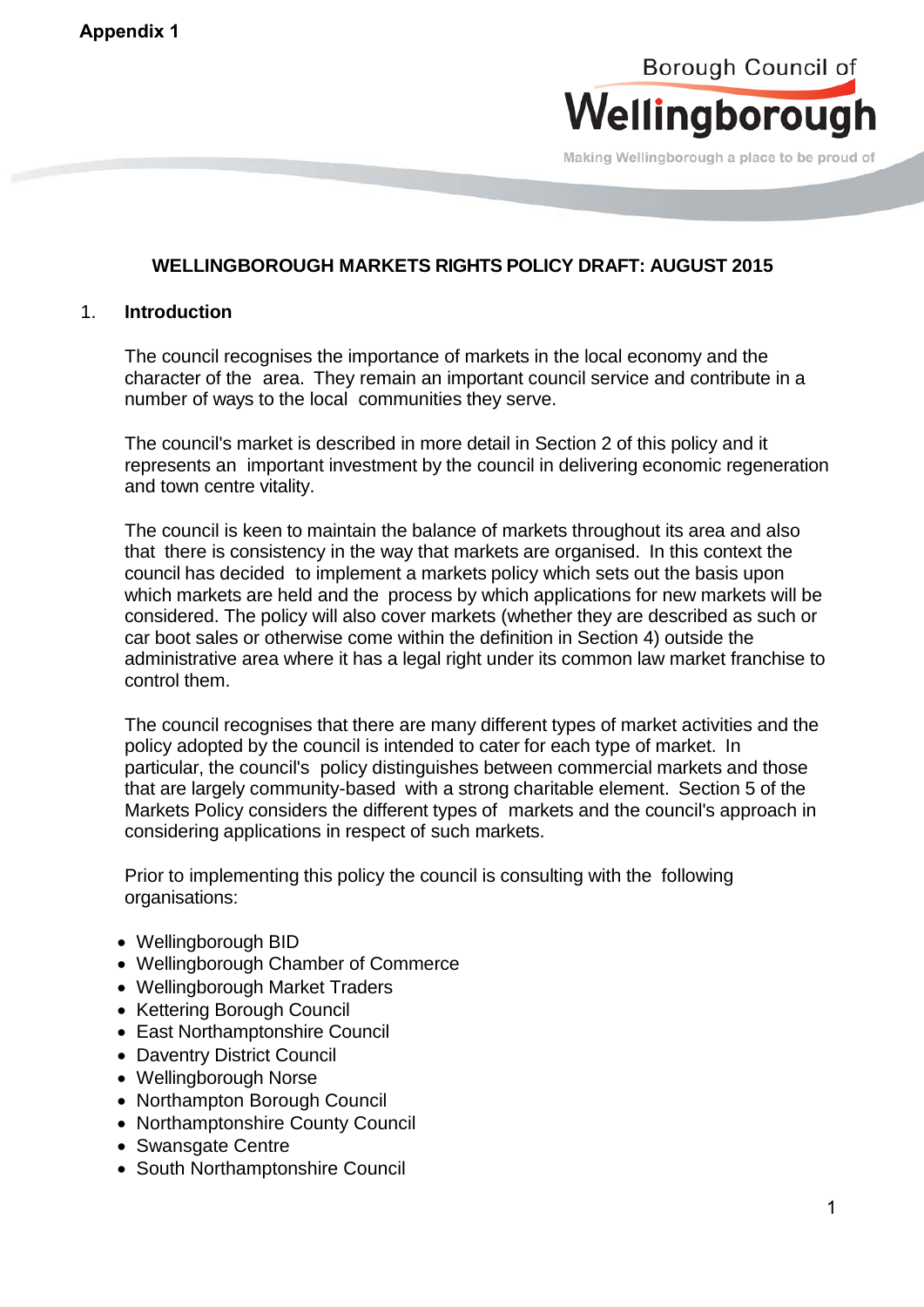- Bedford Council
- Wellingborough Town Centre Partnership

In addition, the council has consulted internally with the relevant council sections responsible for licensing, economic regeneration, tourism and town centres.

The policy will be reviewed on an annual basis.

## **2. Markets**

2.1 A market is held in Wellingborough on Tuesday, Wednesday, Friday and Saturday. A market charter was issued by King John to the Abbott of Crowland in 1201AD the right to hold a market in Wellingborough on a Wednesday. In 2013, all markets were registered under part III of the Food Act 1984

## **3. Market Rights**

- 3.1 The right to hold a market gives the owner of the right certain important powers, including the ability to control other markets held within  $6^{2/3}$  miles of the market owner's own market.
- 3.2 The council, by virtue of its statutory powers, enjoys market rights throughout its area and beyond where they are within the above distance and is in a position to consider applications for market events.
- 3.3 Section 5 of this policy sets out the basis on which applications will be dealt with by the council.
- 3.4 This right has been exercisable for many years and the council has taken into account relevant UK and European legislation in drawing up this markets policy.

### **4. What is a market event?**

- 4.1 The Council's market policy is intended to cover all market events held within 6.6 miles of Wellingborough market.
- 4.2 In order that potential market operators are fully aware of the council's definition of a market the following guidelines are provided:
	- a) the legal definition of a market is a "concourse of buyers and sellers" (this means that the public are entitled to attend market events to buy and sell).
	- b) A market will comprise not less than five stalls, stands, vehicles, whether moveable or not or pitches from which articles are sold.
	- c) There will be an operator of the market who will be responsible for the organisation and delivery of the event.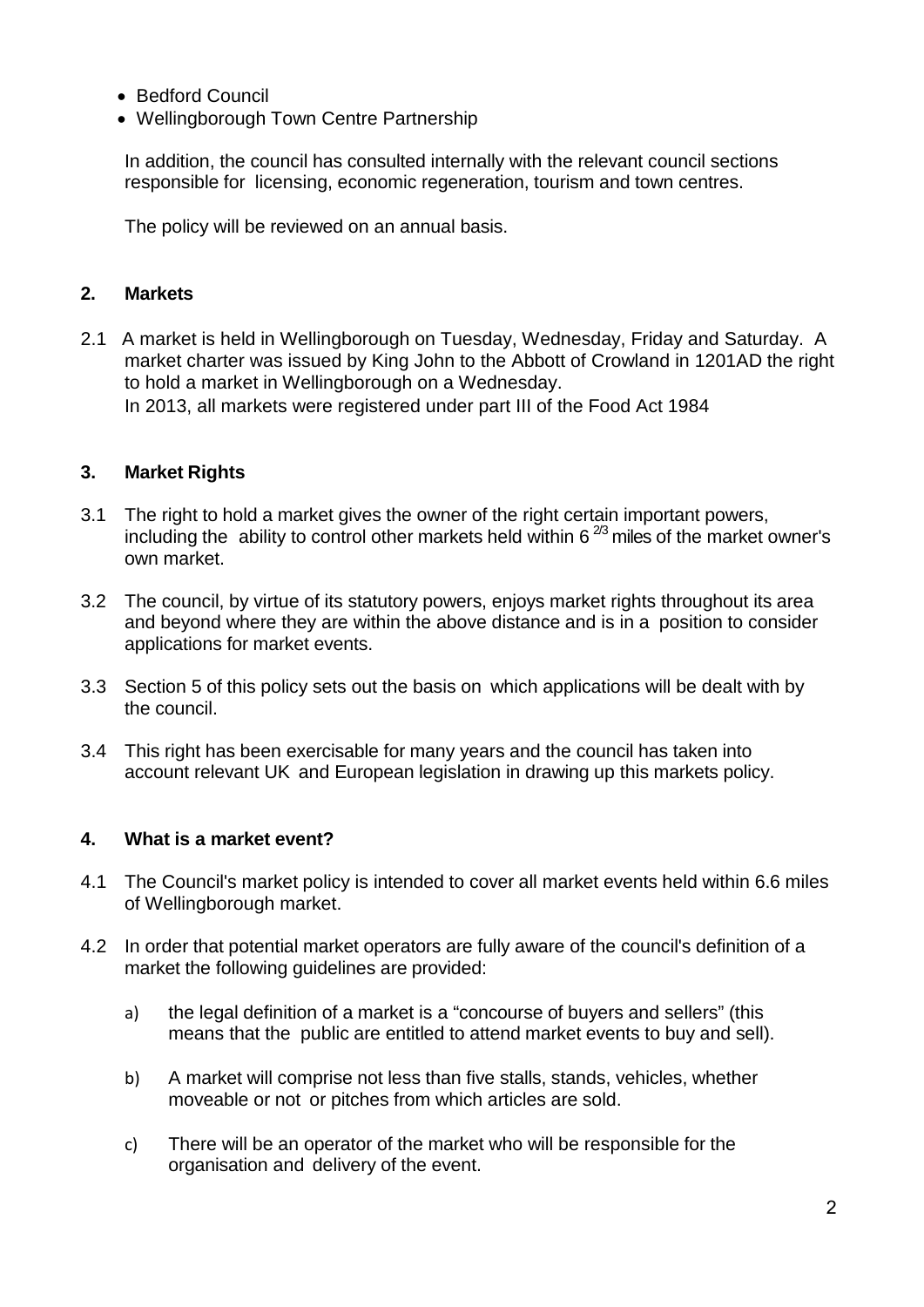- d) The term "market event" includes car boot sales, antique and craft markets, general markets, farmers' markets and charity markets, whether indoors or outdoors.
- e) A market may sometimes be held as an integral part of a special event and where this arises the market element will fall within the council's markets policy.
- 4.3 The council's markets policy differentiates between markets of a commercial nature and community-based markets which have a strong charitable element.
- 4.4 A market subject to this policy may happen on any day of the week, irrespective of the day when the council's franchise market operates.

# **5. Licensing of markets under the Council's Markets Policy**

- 5.1 The council's consent to a market event must be given before the market takes place.
- 5.2 Markets will only be licensed once an application for a markets licence has been successfully pursued. Any market that takes place without such a licence is in breach of the council's markets policy and may be subject to enforcement action as described in Section 10.
- 5.3 The council will consider applications in respect of the following categories of market events:

# 5.3.1 Alternative commercial markets

An alternative commercial market is one which is operated for profit and where the traders are engaged in a business activity of selling commercial goods for their own purposes i.e a craft fair or farmers market

The council will consider applications in respect of commercial markets having regard to the following requirements:

- a) No market will be authorised within  $6^{2/3}$  miles of Wellingborough Market (as the crow flies) unless it can be demonstrated that the new market will not undermine the existing market and not prejudice the overall market offer.
- b) In respect of any consent the operator must have adequate insurance, comply with trading standards guidelines, health and safety requirements and any other statutory provisions laid down by the council.
- c) A fee will be paid in respect of any consent given by the council and the fee will be based on the size of the market and the frequency of the market. Refer to Section 6 in respect of fees.
- d) A licensing agreement will be entered into between the operator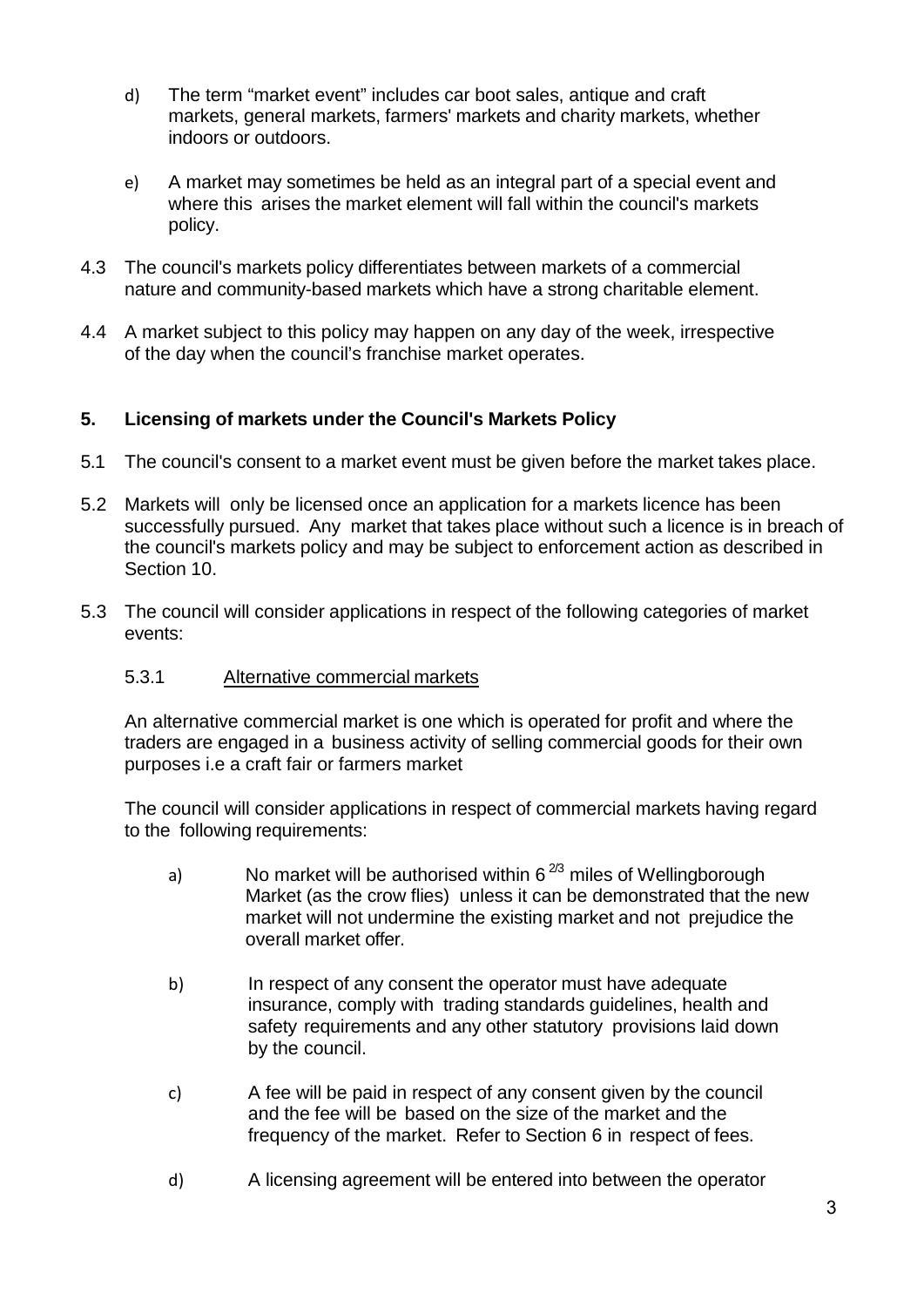and the council and such licensing agreement must be concluded before the market takes place.

e) The council will insist on such other requirements as are deemed appropriate to ensure consumer and public safety standards.

## 5.3.2 Car Boot Sales

### 5.3.2.1 Commercial

A commercial car boot sale is one which is operated for the profit of the operator/organiser.

The council will consider applications in respect of commercial car boot sales having regard to the following requirements:

- a) No market will be authorised within  $6^{2/3}$  miles of Wellingborough Market (as the crow flies) unless it can be demonstrated that the new market will not undermine the existing market and not prejudice the overall market offer.
- b) No commercial traders (other than catering vans) are permitted at the car boot sale. Sellers are restricted to private sellers, selling second hand household items.
- c) In respect of any consent the operator must have adequate insurance, comply with trading standards guidelines, health and safety requirements and any other statutory provisions laid down by the council.
- d) A fee will be paid in respect of any consent given by the council and the fee will be based on the size of the market and the frequency of the market. Refer to Section 6 in respect of fees.
- e) A licensing agreement will be entered into between the operator and the council and such licensing agreement must be concluded before the market takes place.

## 5.3.2.2 Community Based/Charity Car Boot Sales/Markets

Community-based/charity car boot sales/markets are organised by local communities or organisations with the intention of raising funds for a specific charity or celebrating a special event.

The Council does not require applications in respect of these types of car boot sale/markets to be submitted, providing that the following issues are considered: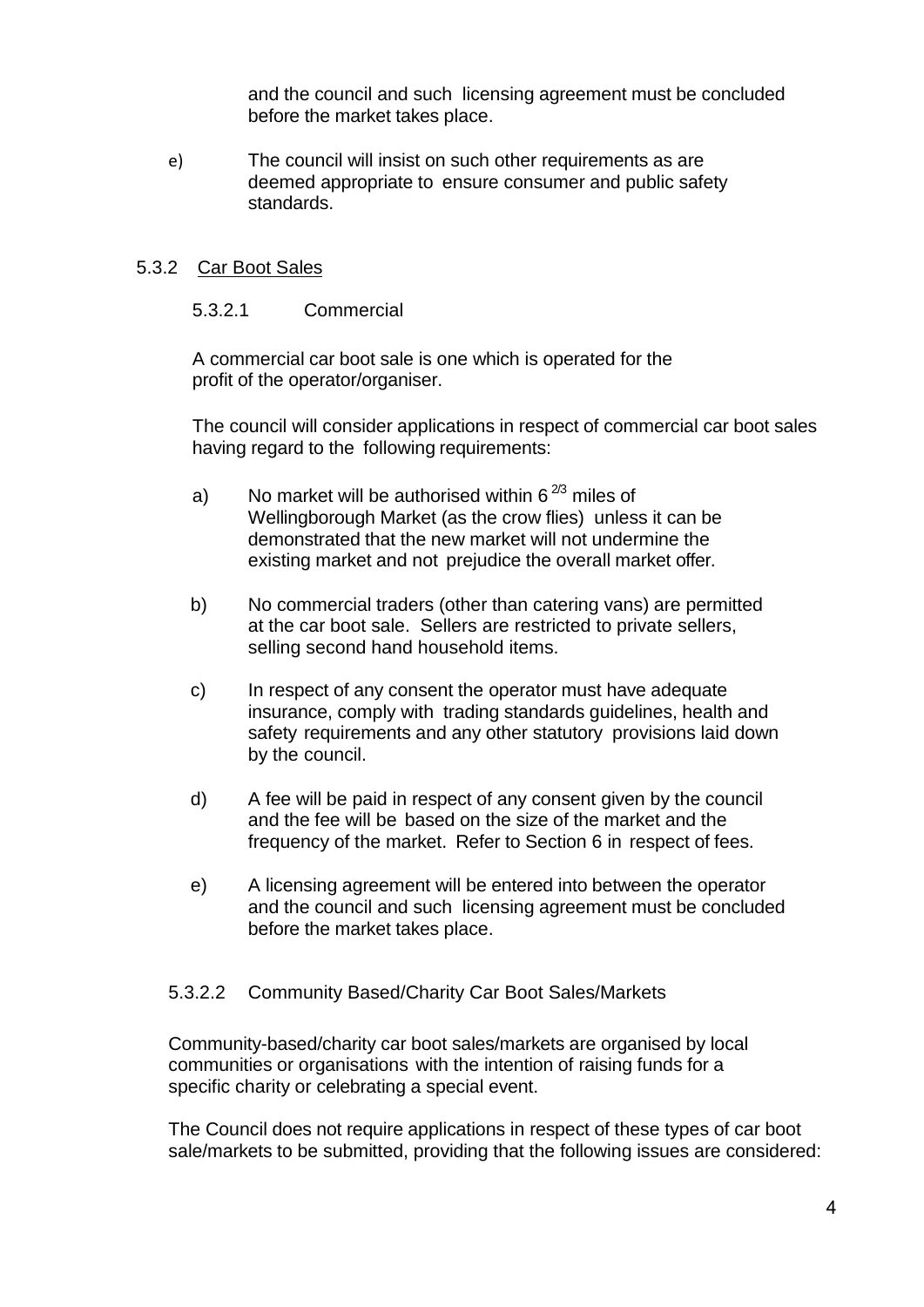- a) the markets must be operated on a non-profit making basis to assist a charity or community event and the operator shall supply relevant information to the Council if requested. While it is acknowledged that some traders will be selling goods for their own purposes, the council will look for the event to have a strong charitable element in the way the event is organised.
- b) The operator must have adequate insurances, comply with trading standards guidelines, health and safety requirements and any other statutory provisions laid down by the Council.
- c) The Council will insist on such other requirements as are deemed appropriate to ensure consumer and public safety standards.
- 5.4 Applications in respect of Alternative commercial markets and commercial car boot sales should be made to the following:

# *Details to be confirmed*

- 5.5 Applications must be submitted to the council, providing no less than 28 days notice of the market, to ensure that the council has adequate time to consider the relevant matters in an appropriate way. In considering the application the council will require sufficient information to deal with all the issues set out in the criteria listed above and also covered on the application form. Failure to provide such information is likely to lead to a delay in the council making a decision.
- 5.6 If the council decides to refuse an application it will set out the reasons for its decision and will advise the procedure for submitting an appeal in respect of the refusal. An appeal must be submitted within seven days of the council's written decision.

# **6. Appeal Procedure**

6.1 Upon service of a notice of an application being refused, the applicant may lodge an appeal in writing to be left at or sent to:

The Head of Planning and Local Development,

Borough Council of Wellingborough

Swanspool House

Doddington Road

Wellingborough

Northamptonshire

NN8 1 BP.

6.2 The notice of appeal should be served within 7 days of the notice and set out clearly the grounds for appeal.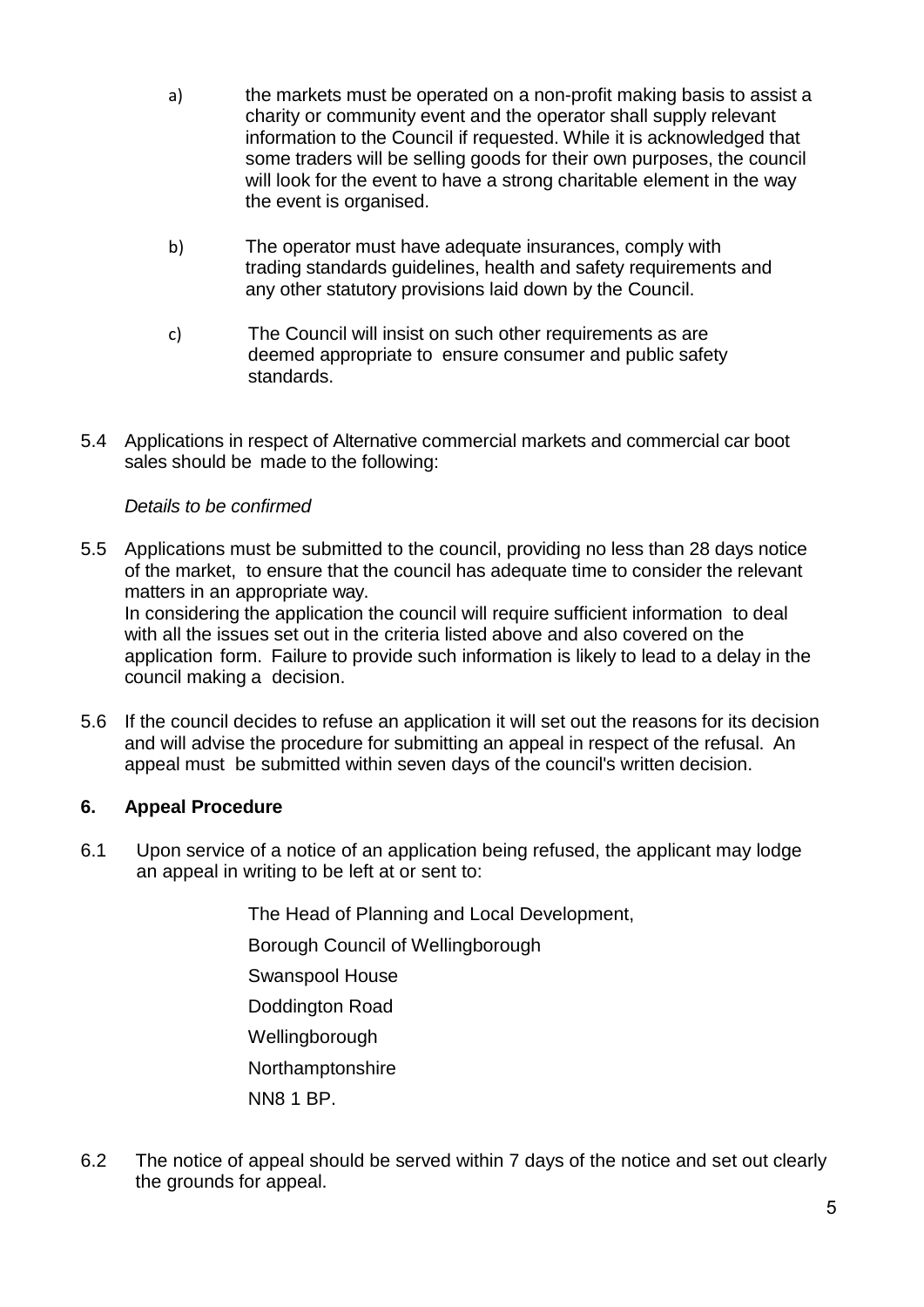- 6.3 The Head of Planning and Local Development shall make a decision within two weeks thereafter.
- 6.4 The appellant will be entitled to a personal hearing, but will have no right to crossexamine other witnesses or testimony presented, unless directions to the contrary are given by the Head of Planning and Local Development.
- 6.5 The decision of the Head of Planning and Local Development is final and binding on all parties.

## **7. Fees**

7.1 Application fees are as follows:

| <b>Number of Pitches</b>       | <b>Fees 2015</b> |
|--------------------------------|------------------|
| 1-20 Registration fee          | £15.00           |
| Fee per event                  | No Fee           |
| 21-50 Registration fee         | £15.00           |
| Fee per event                  | £20.00           |
| 51-75 Registration fee         | £20.00           |
| Fee per event                  | £25.00           |
| 76-100 Registration fee        | £25.00           |
| Fee per event                  | £30.00           |
| 101-125 Registration fee       | £30.00           |
| Fee per event                  | £35.00           |
| 125-150 Registration fee       | £35.00           |
| Fee per event                  | £40.00           |
| 151-175 Registration fee       | £40.00           |
| Fee per event                  | £45.00           |
| 176-200 (Max) Registration fee | £45.00           |
| Fee per event                  | £50.00           |

## **8. Other Approvals**

- 8.1 It is important to emphasise that any approval given by the council in respect of its market policy does not remove the requirement for other relevant approvals to be obtained.
- 8.2 In particular the operator of a market should ensure that where the market is being held on private land, the approval of the landowner is obtained. The council will wish to receive evidence of such approval.
- 8.3 Planning permission might also be required and any market operator should consult with the council's Development Management Department to ascertain whether any